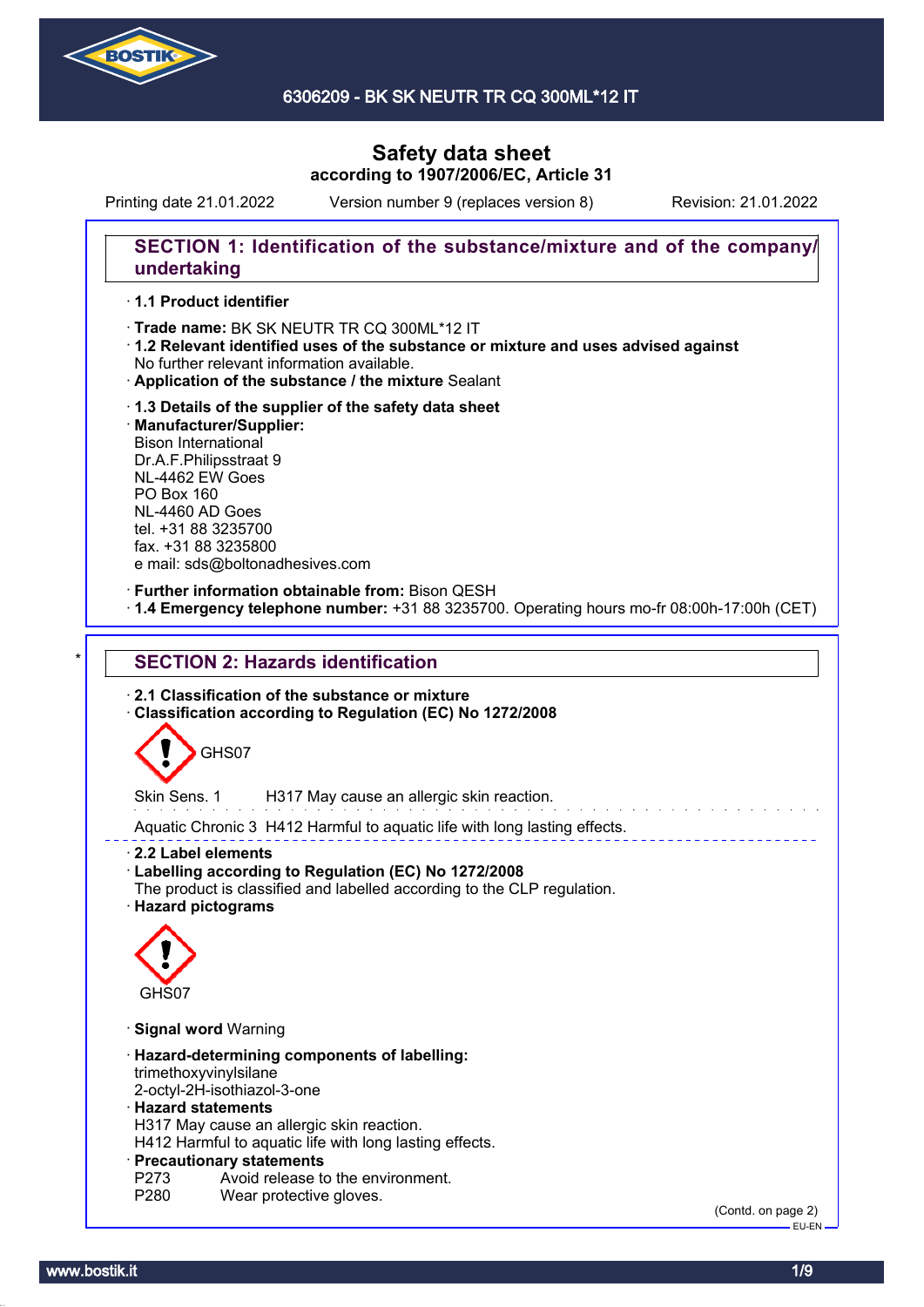

Printing date 21.01.2022 Version number 9 (replaces version 8) Revision: 21.01.2022

**Trade name: BK SK NEUTR TR CQ 300ML\*12 IT** 

(Contd. of page 1)

P302+P352 IF ON SKIN: Wash with plenty of water.

P333+P313 If skin irritation or rash occurs: Get medical advice/attention.

P501 Dispose of contents/container in accordance with national regulations.

· **2.3 Other hazards**

· **Results of PBT and vPvB assessment**

- · **PBT:** Not applicable.
- · **vPvB:** Not applicable.

| ⋅ 3.2 Mixtures<br><b>Description: Sealant</b>                                                   |                                                                                                                                                                                                                                                                                                                                                                                                                           |                     |
|-------------------------------------------------------------------------------------------------|---------------------------------------------------------------------------------------------------------------------------------------------------------------------------------------------------------------------------------------------------------------------------------------------------------------------------------------------------------------------------------------------------------------------------|---------------------|
| Dangerous components:                                                                           |                                                                                                                                                                                                                                                                                                                                                                                                                           |                     |
| CAS: 64742-46-7<br>EINECS: 265-148-2<br>Index number: 649-221-00-X<br>Reg.nr.: 01-2119827000-58 | Distillates (petroleum), hydtrotreated middle<br>Asp. Tox. 1, H304                                                                                                                                                                                                                                                                                                                                                        | 2.5-10%             |
| CAS: 3087-39-6                                                                                  | titanium(4)-2-methylpropane-2-oleate<br>Skin Irrit. 2, H315; Eye Irrit. 2, H319                                                                                                                                                                                                                                                                                                                                           | $1 - 2.5%$          |
| CAS: 2768-02-7<br>EINECS: 220-449-8<br>Index number: 014-049-00-0<br>Reg.nr.: 01-2119513215-52  | trimethoxyvinylsilane<br>Elam. Liq. 2, H225; 3 Skin Sens. 1B, H317                                                                                                                                                                                                                                                                                                                                                        | $1 - 2.5%$          |
| CAS: 556-67-2<br>EINECS: 209-136-7<br>Index number: 014-018-00-1<br>Reg.nr.: 01-2119529238-36   | octamethylcyclotetrasiloxane<br>Flam. Liq. 3, H226; Sepr. 2, H361f;<br>PBT; vPvB                                                                                                                                                                                                                                                                                                                                          | $≥0.025 - 50.25%$   |
| CAS: 26530-20-1<br>EINECS: 247-761-7<br>Index number: 613-112-00-5                              | 2-octyl-2H-isothiazol-3-one<br>$\leftrightarrow$ Acute Tox. 3, H301; Acute Tox. 3, H311;<br>Acute Tox. 2, H330; Skin Corr. 1, H314; Eye<br>Dam. 1, H318; Aquatic Acute 1, H400<br>(M=100); Aquatic Chronic 1, H410 (M=100);<br>Skin Sens. 1A, H317, EUH071<br>ATE: LD50 oral: 125 mg/kg<br>LD50 dermal: 311 mg/kg<br>LC50/4 h inhalative: 0.27 mg/l<br>Specific concentration limit:<br>Skin Sens. 1A; H317: C ≥ 0.0015 % | $≥0.0025 - 50.025%$ |

# \* **SECTION 4: First aid measures**

· **4.1 Description of first aid measures**

- · **General information:** No special measures required.
- · **After inhalation:**

Supply fresh air and to be sure call for a doctor.

- In case of unconsciousness place patient stably in side position for transportation.
- · **After skin contact:** Immediately wash with water and soap and rinse thoroughly.

(Contd. on page 3) EU-EN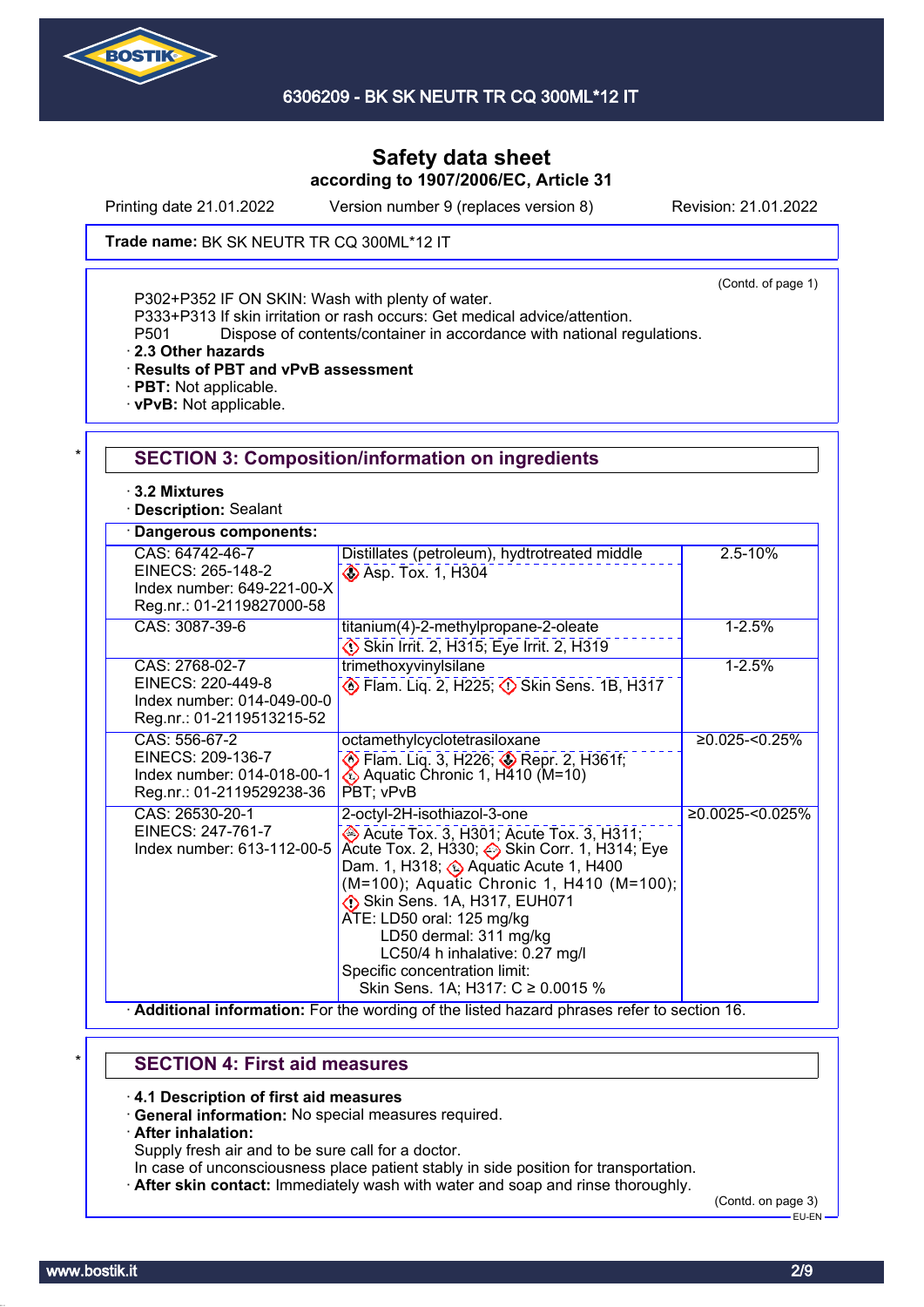

6306209 - BK SK NEUTR TR CQ 300ML\*12 IT

# **Safety data sheet according to 1907/2006/EC, Article 31**

Printing date 21.01.2022 Version number 9 (replaces version 8) Revision: 21.01.2022

(Contd. of page 2)

**Trade name: BK SK NEUTR TR CQ 300ML\*12 IT** 

· **After eye contact:** Rinse opened eye for several minutes under running water.

· **After swallowing:** If symptoms persist consult doctor.

· **4.2 Most important symptoms and effects, both acute and delayed** No further relevant information available.

· **4.3 Indication of any immediate medical attention and special treatment needed** No further relevant information available.

# **SECTION 5: Firefighting measures**

- · **5.1 Extinguishing media**
- · **Suitable extinguishing agents:** Use fire extinguishing methods suitable to surrounding conditions.
- · **5.2 Special hazards arising from the substance or mixture**

No further relevant information available.

- · **5.3 Advice for firefighters**
- · **Protective equipment:** No special measures required.

### **SECTION 6: Accidental release measures**

- · **6.1 Personal precautions, protective equipment and emergency procedures** Not required.
- · **6.2 Environmental precautions:**

Do not allow product to reach sewage system or any water course.

Inform respective authorities in case of seepage into water course or sewage system.

Do not allow to enter sewers/ surface or ground water.

· **6.3 Methods and material for containment and cleaning up:**

Send for recovery or disposal in suitable receptacles.

Absorb with liquid-binding material (sand, diatomite, acid binders, universal binders, sawdust).

- · **6.4 Reference to other sections**
- See Section 7 for information on safe handling.
- See Section 8 for information on personal protection equipment.

See Section 13 for disposal information.

# **SECTION 7: Handling and storage**

· **7.1 Precautions for safe handling** No special precautions are necessary if used correctly. · **Information about fire - and explosion protection:** No special measures required.

- · **7.2 Conditions for safe storage, including any incompatibilities**
- · **Storage:**
- · **Requirements to be met by storerooms and receptacles:** No special requirements.
- · **Information about storage in one common storage facility:** Not required.
- · **Further information about storage conditions:** None.
- · **Storage class:** 12

· **7.3 Specific end use(s)** No further relevant information available.

(Contd. on page 4)

EU-EN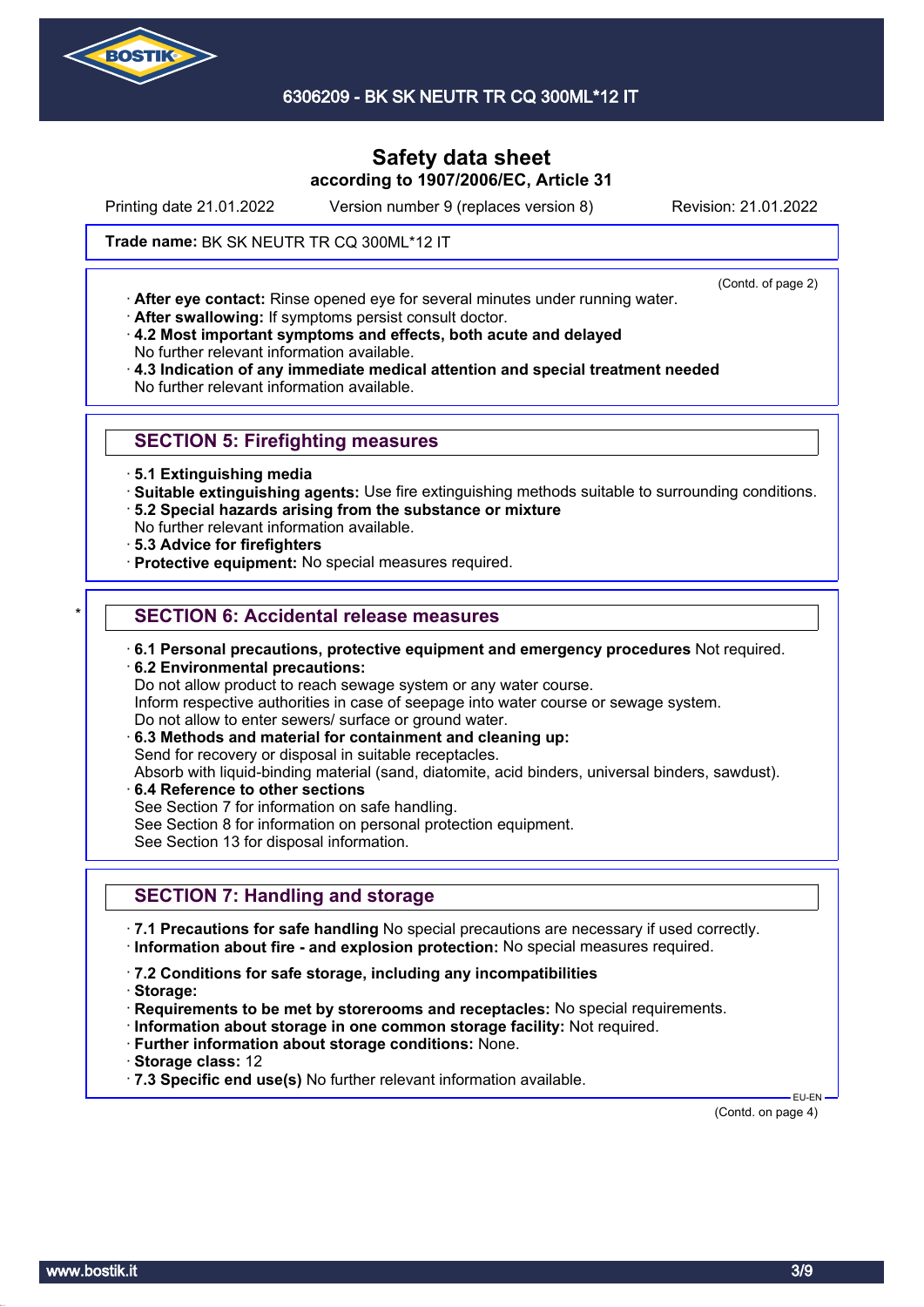

Printing date 21.01.2022 Version number 9 (replaces version 8) Revision: 21.01.2022

### **Trade name: BK SK NEUTR TR CQ 300ML\*12 IT**

(Contd. of page 3)

### **SECTION 8: Exposure controls/personal protection**

- · **8.1 Control parameters**
- · **Ingredients with limit values that require monitoring at the workplace:**

The product does not contain any relevant quantities of materials with critical values that have to be monitored at the workplace.

- · **Additional information:** The lists valid during the making were used as basis.
- · **8.2 Exposure controls**
- · **Appropriate engineering controls** No further data; see item 7.
- · **Individual protection measures, such as personal protective equipment**
- · **General protective and hygienic measures:**
- The usual precautionary measures are to be adhered to when handling chemicals. Immediately remove all soiled and contaminated clothing
- Wash hands before breaks and at the end of work.
- **Respiratory protection: Not required.**
- · **Hand protection**



Protective gloves

The glove material has to be impermeable and resistant to the product/ the substance/ the preparation.

Selection of the glove material on consideration of the penetration times, rates of diffusion and the degradation

· **Material of gloves**

Recommended thickness of the material: > 0,12 mm Nitrile rubber, NBR

· **Penetration time of glove material**

For the mixture of chemicals mentioned below the penetration time has to be at least 10 minutes (Permeation according to EN 374 Part 3: Level 1).

· **Eye/face protection** Goggles recommended during refilling

| .9.1 Information on basic physical and chemical properties<br><b>General Information</b> |                                  |
|------------------------------------------------------------------------------------------|----------------------------------|
| · Physical state                                                                         | <b>Fluid</b>                     |
| · Colour:                                                                                | Different according to colouring |
| · Odour:                                                                                 | Characteristic                   |
| Odour threshold:                                                                         | Not determined.                  |
| · Melting point/freezing point:                                                          | Undetermined.                    |
| · Boiling point or initial boiling point and                                             |                                  |
| boiling range                                                                            | 2230 °C                          |
| · Flammability                                                                           | Not applicable.                  |
| <b>Lower and upper explosion limit</b>                                                   |                                  |
| · Lower:                                                                                 | Not determined.                  |
| $\cdot$ Upper:                                                                           | Not determined.                  |
| · Flash point:                                                                           | Not applicable.                  |

(Contd. on page 5) EU-EN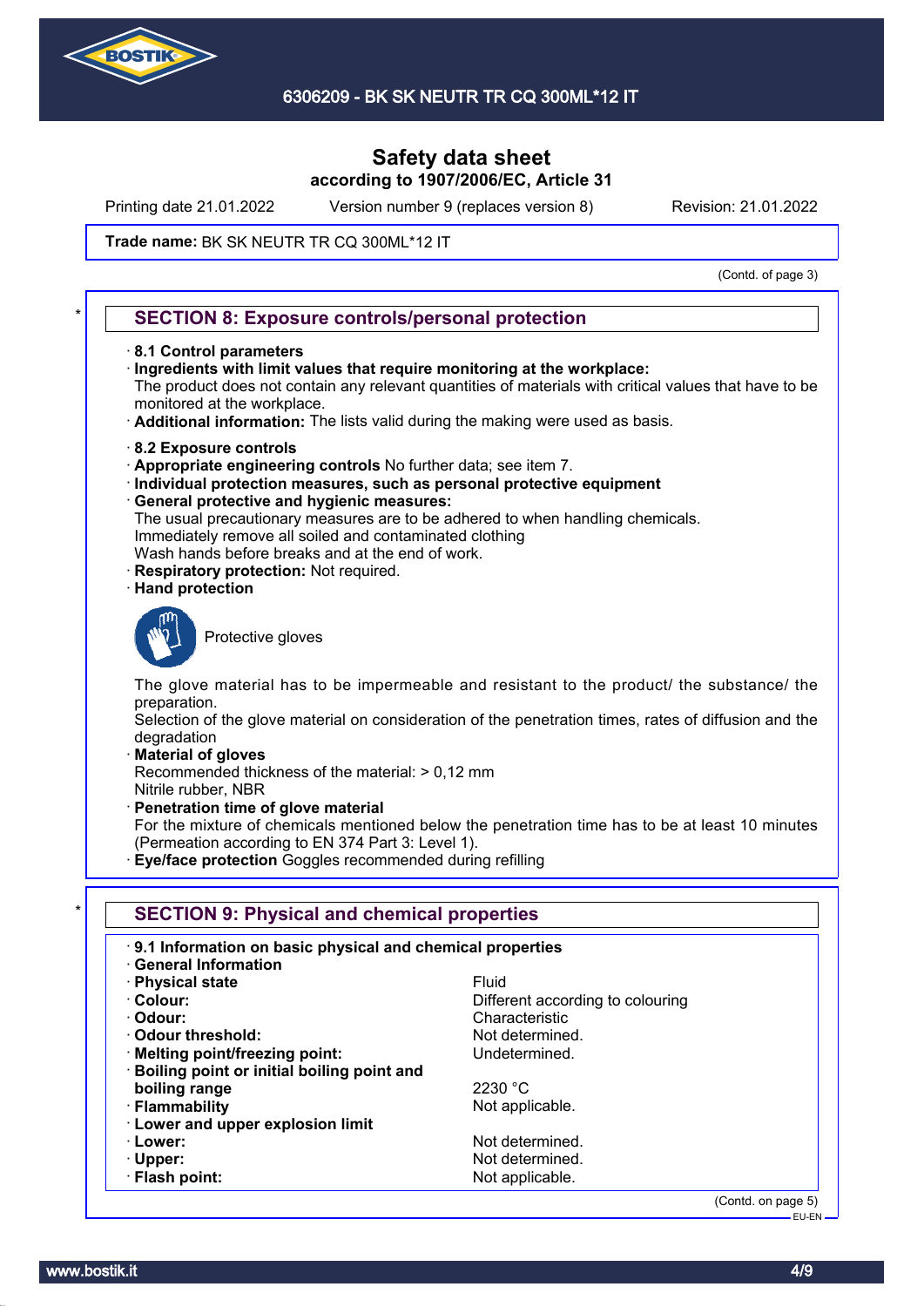

Printing date 21.01.2022 Version number 9 (replaces version 8) Revision: 21.01.2022

#### **Trade name: BK SK NEUTR TR CQ 300ML\*12 IT**

|                                                        | (Contd. of page 4)                                 |
|--------------------------------------------------------|----------------------------------------------------|
| · Auto-ignition temperature:                           | Product is not selfigniting.                       |
| <b>Decomposition temperature:</b>                      | Not determined.                                    |
| pH                                                     | Not determined.                                    |
| · Viscosity:                                           |                                                    |
| <b>Kinematic viscosity</b>                             | Not determined.                                    |
| Dynamic:                                               | Not determined.                                    |
| · Solubility                                           |                                                    |
| · water:                                               | Not miscible or difficult to mix.                  |
| · Partition coefficient n-octanol/water (log           |                                                    |
| value)                                                 | Not determined.                                    |
| · Vapour pressure:                                     | Not determined.                                    |
| · Density and/or relative density                      |                                                    |
| · Density:                                             | Not determined.                                    |
| · Relative density                                     | Not determined.                                    |
| · Vapour density                                       | Not determined.                                    |
| 9.2 Other information                                  | All relevant physical data were determined for the |
|                                                        | mixture. All non-determined data are not           |
|                                                        | measurable or not relevant for the                 |
|                                                        | characterization of the mixture.                   |
| · Appearance:                                          |                                                    |
| $\cdot$ Form:                                          | Pasty                                              |
| · Important information on protection of health        |                                                    |
| and environment, and on safety.                        |                                                    |
| · Ignition temperature:                                | $>370$ °C                                          |
| <b>Explosive properties:</b>                           | Product does not present an explosion hazard.      |
| · Solvent content:                                     |                                                    |
| · Solids content:                                      | 62.0%                                              |
| <b>Change in condition</b>                             |                                                    |
| <b>Evaporation rate</b>                                | Not determined.                                    |
|                                                        |                                                    |
|                                                        |                                                    |
| Information with regard to physical hazard             |                                                    |
| classes                                                |                                                    |
| · Explosives                                           | Void                                               |
| · Flammable gases                                      | Void                                               |
| · Aerosols                                             | Void                                               |
| <b>Oxidising gases</b>                                 | Void                                               |
| <b>Gases under pressure</b>                            | Void                                               |
| · Flammable liquids                                    | Void                                               |
| <b>Flammable solids</b>                                | Void                                               |
| Self-reactive substances and mixtures                  | Void                                               |
| <b>Pyrophoric liquids</b>                              | Void                                               |
| <b>Pyrophoric solids</b>                               | Void                                               |
| Self-heating substances and mixtures                   | Void                                               |
| Substances and mixtures, which emit                    |                                                    |
| flammable gases in contact with water                  | Void                                               |
| · Oxidising liquids                                    | Void                                               |
| <b>Oxidising solids</b>                                | Void                                               |
| <b>Organic peroxides</b><br><b>Corrosive to metals</b> | Void<br>Void                                       |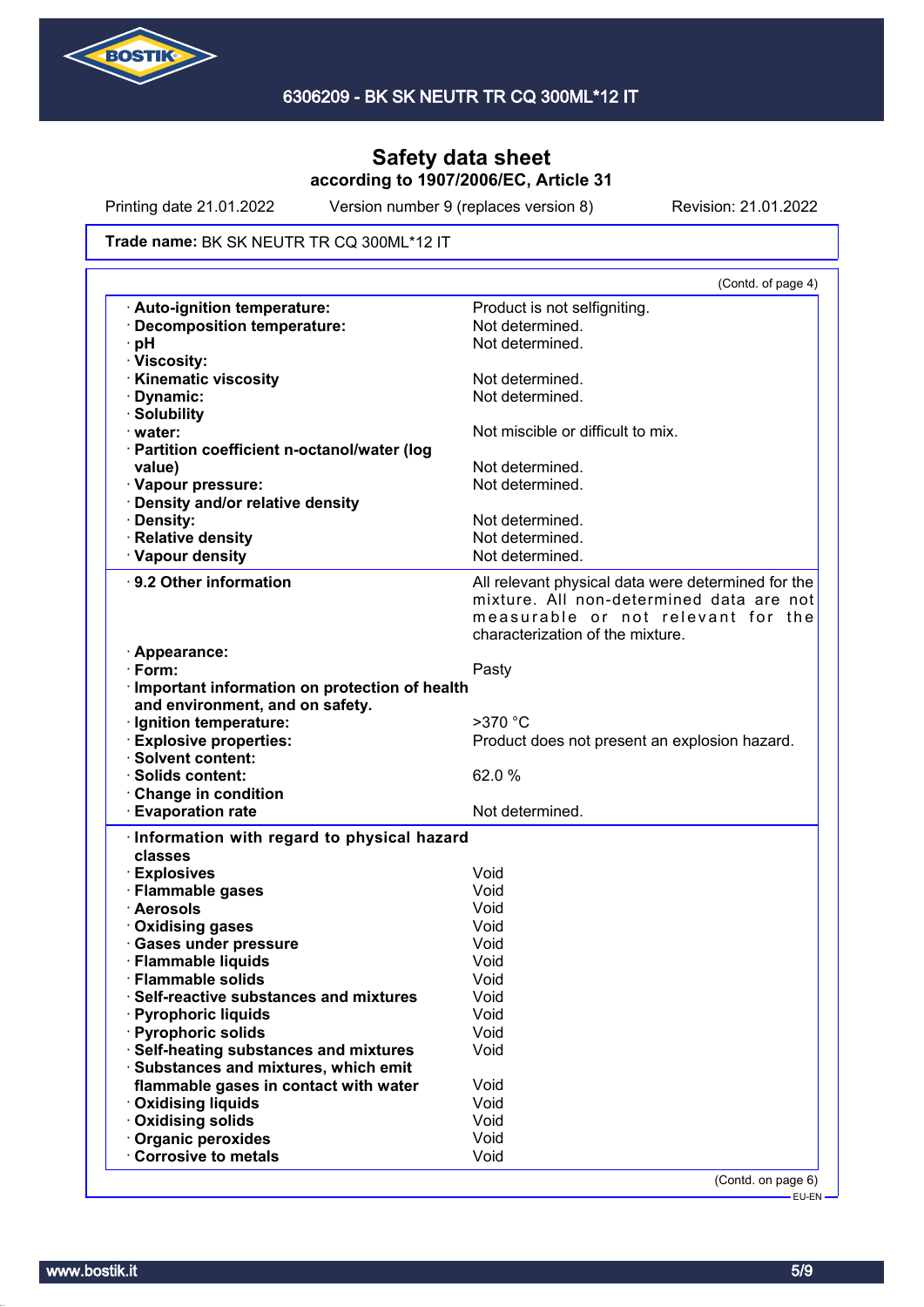

Printing date 21.01.2022 Version number 9 (replaces version 8) Revision: 21.01.2022

### **Trade name: BK SK NEUTR TR CQ 300ML\*12 IT**

**Desensitised explosives Void** 

# **SECTION 10: Stability and reactivity**

- · **10.1 Reactivity** No further relevant information available.
- · **10.2 Chemical stability**
- · **Thermal decomposition / conditions to be avoided:**
- No decomposition if used according to specifications.
- · **10.3 Possibility of hazardous reactions** No dangerous reactions known.
- · **10.4 Conditions to avoid** No further relevant information available.
- · **10.5 Incompatible materials:** No further relevant information available.
- · **10.6 Hazardous decomposition products:** No dangerous decomposition products known.

# **SECTION 11: Toxicological information**

- · **11.1 Information on hazard classes as defined in Regulation (EC) No 1272/2008**
- · **Acute toxicity** Based on available data, the classification criteria are not met.

# · **LD/LC50 values relevant for classification:**

| 26530-20-1 2-octyl-2H-isothiazol-3-one |      |                                       |
|----------------------------------------|------|---------------------------------------|
| Oral                                   | LD50 |                                       |
| Dermal                                 | LD50 | 125 mg/kg (ATE)<br>311 mg/kg (ATE)    |
|                                        |      | Inhalative $LC50/4 h 0.27$ mg/l (ATE) |

**Skin corrosion/irritation** Based on available data, the classification criteria are not met.

- · **Serious eye damage/irritation** Based on available data, the classification criteria are not met.
- · **Respiratory or skin sensitisation** May cause an allergic skin reaction.
- · **Germ cell mutagenicity**
- Not applicable.

Based on available data, the classification criteria are not met.

- · **Carcinogenicity** Based on available data, the classification criteria are not met.
- · **Reproductive toxicity** Based on available data, the classification criteria are not met.
- · **STOT-single exposure** Based on available data, the classification criteria are not met.
- · **STOT-repeated exposure** Based on available data, the classification criteria are not met.

· **Aspiration hazard** Based on available data, the classification criteria are not met.

- · **Additional toxicological information:**
- · **Acute effects (acute toxicity, irritation and corrosivity)** Not applicable.
- · **Sensitisation** Not applicable.
- · **Repeated dose toxicity** Not applicable.

· **11.2 Information on other hazards**

### · **Endocrine disrupting properties**

556-67-2 octamethylcyclotetrasiloxane List II; III in the List II; III in the List II; III in the List II; III

# **SECTION 12: Ecological information**

· **12.1 Toxicity**

· **Aquatic toxicity:** No further relevant information available.

(Contd. on page 7) EU-EN

(Contd. of page 5)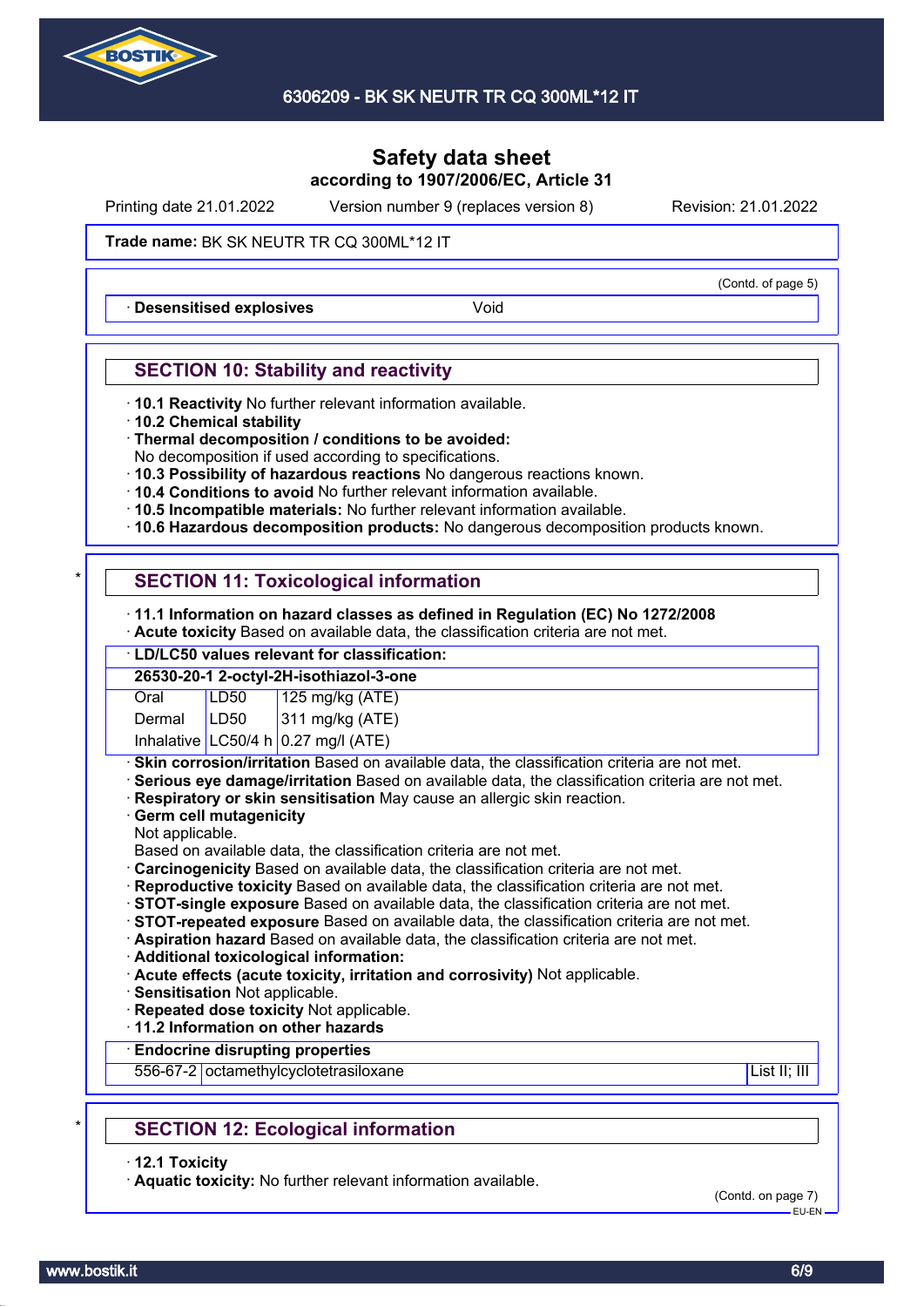

6306209 - BK SK NEUTR TR CQ 300ML\*12 IT

# **Safety data sheet according to 1907/2006/EC, Article 31**

Printing date 21.01.2022 Version number 9 (replaces version 8) Revision: 21.01.2022

### **Trade name: BK SK NEUTR TR CQ 300ML\*12 IT**

(Contd. of page 6) · **12.2 Persistence and degradability** No further relevant information available. · **12.3 Bioaccumulative potential** No further relevant information available. · **12.4 Mobility in soil** No further relevant information available. · **12.5 Results of PBT and vPvB assessment** · **PBT:** Not applicable. · **vPvB:** Not applicable. · **12.6 Endocrine disrupting properties** For information on endocrine disrupting properties see section 11. · **12.7 Other adverse effects** · **Remark:** Harmful to fish · **Additional ecological information:** · **General notes:** Water hazard class 2 (German Regulation) (Self-assessment): hazardous for water Do not allow product to reach ground water, water course or sewage system. Danger to drinking water if even small quantities leak into the ground. Harmful to aquatic organisms **SECTION 13: Disposal considerations**

- · **13.1 Waste treatment methods**
- · **Recommendation**

Must not be disposed together with household garbage. Do not allow product to reach sewage system.

Disposal must be made according to official regulations.

- · **Uncleaned packaging:**
- · **Recommendation:**

Packagings that may not be cleansed are to be disposed of in the same manner as the product.

| <b>SECTION 14: Transport information</b>                   |                 |                    |
|------------------------------------------------------------|-----------------|--------------------|
| 14.1 UN number or ID number                                |                 |                    |
| · ADR/ADN, IMDG, IATA                                      | not regulated   |                    |
| $\cdot$ ADN                                                | not regulated   |                    |
| 14.2 UN proper shipping name<br>· ADR/ADN, ADN, IMDG, IATA | not regulated   |                    |
| 14.3 Transport hazard class(es)                            |                 |                    |
| · ADR/ADN, ADN, IMDG, IATA                                 |                 |                    |
| · Class                                                    | not regulated   |                    |
| 14.4 Packing group<br>· ADR/ADN, IMDG, IATA                | not regulated   |                    |
| 14.5 Environmental hazards:                                | Not applicable. |                    |
| 14.6 Special precautions for user                          | Not applicable. |                    |
|                                                            |                 | (Contd. on page 8) |

EU-EN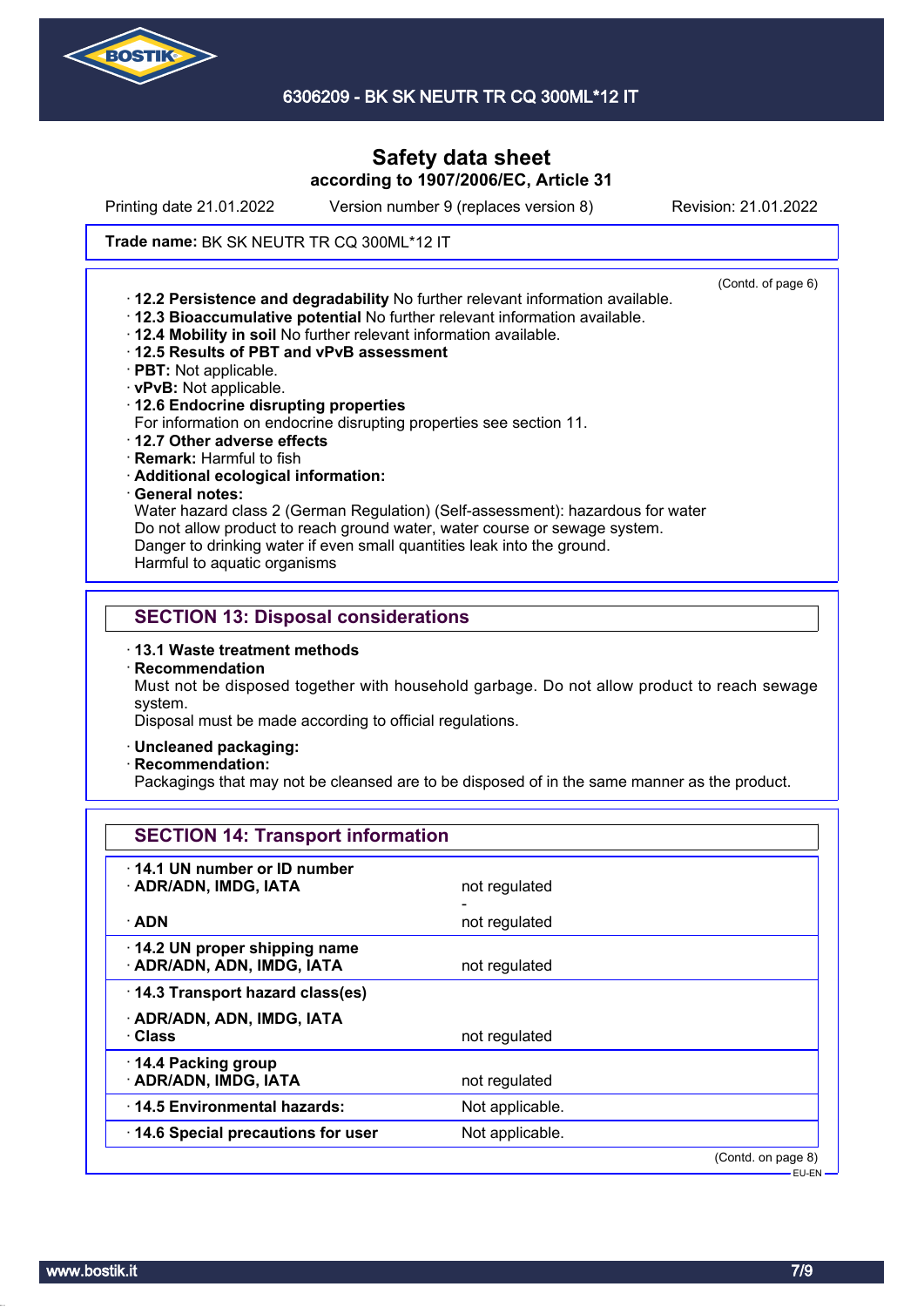

Printing date 21.01.2022 Version number 9 (replaces version 8) Revision: 21.01.2022

### **Trade name: BK SK NEUTR TR CQ 300ML\*12 IT**

|                                                                                | (Contd. of page 7)                                                                                                                                                  |
|--------------------------------------------------------------------------------|---------------------------------------------------------------------------------------------------------------------------------------------------------------------|
| $\cdot$ 14.7 Maritime transport in bulk according to<br><b>IMO instruments</b> | Not applicable.                                                                                                                                                     |
| · Transport/Additional information:                                            | Not dangerous according to the above<br>specifications.                                                                                                             |
| ∴IMDG<br>· Remarks:                                                            | Under certain conditions substances in Class 3<br>(flammable liquids) can be classified in<br>packinggroup III.<br>See IMDG, Part 2, Chapter 2.3, Paragraph 2.3.2.2 |
| · UN "Model Regulation":                                                       | not regulated                                                                                                                                                       |

### **SECTION 15: Regulatory information**

- · **15.1 Safety, health and environmental regulations/legislation specific for the substance or mixture**
- · **Directive 2012/18/EU**
- · **Named dangerous substances ANNEX I** None of the ingredients is listed.
- **REGULATION (EC) No 1907/2006 ANNEX XVII** Conditions of restriction: 3, 70
- · **DIRECTIVE 2011/65/EU on the restriction of the use of certain hazardous substances in electrical and electronic equipment – Annex II**
- None of the ingredients is listed.
- · **REGULATION (EU) 2019/1148**
- **Regulation (EC) No 273/2004 on drug precursors**

None of the ingredients is listed.

- · **Regulation (EC) No 111/2005 laying down rules for the monitoring of trade between the Community and third countries in drug precursors**
- None of the ingredients is listed.
- · **15.2 Chemical safety assessment:** A Chemical Safety Assessment has not been carried out.

### **SECTION 16: Other information**

This information is based on our present knowledge. However, this shall not constitute a guarantee for any specific product features and shall not establish a legally valid contractual relationship.

# **Relevant phrases**<br>H225 Highly flar

- Highly flammable liquid and vapour.
- H226 Flammable liquid and vapour.
- H301 Toxic if swallowed.
- H304 May be fatal if swallowed and enters airways.
- H311 Toxic in contact with skin.
- H314 Causes severe skin burns and eye damage.
- H315 Causes skin irritation.
- H317 May cause an allergic skin reaction.
- H318 Causes serious eye damage.
- H319 Causes serious eye irritation.

(Contd. on page 9) EU-EN